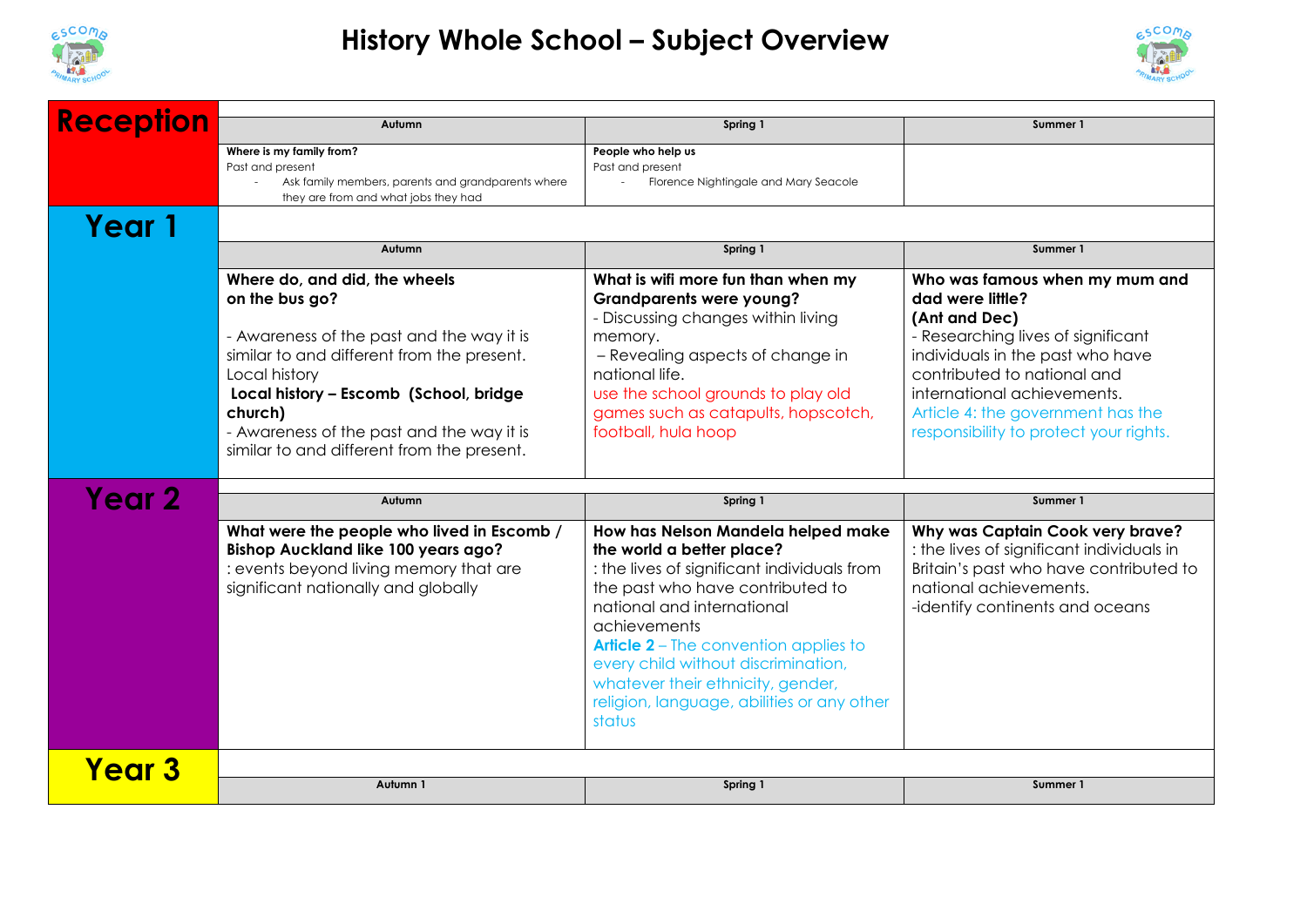|        | Who first lived in Britain?<br>Stone Age to the Iron Age, including: Hunter<br>gatherers; Early farming; Bronze Age, and Iron<br>Age.<br>Build a Stone Age/Bronze Age shelter.                                                                                                                                                        | How can we re-<br>discover the wonder of Ancient Egypt?<br>The achievements of the earliest<br>civilizations - an overview of the impact<br>the Ancient Egyptians had on our<br>society.<br>Float a papyrus boat in the 'river'.                            | Do you know where you are? Local<br>History - Bishop Auckland. Local<br>legends, important people and<br>landmarks.<br>Article 17: You have the right to get<br>information.<br>Article 13; You have the right to find<br>out things and share what you think<br>with others. |
|--------|---------------------------------------------------------------------------------------------------------------------------------------------------------------------------------------------------------------------------------------------------------------------------------------------------------------------------------------|-------------------------------------------------------------------------------------------------------------------------------------------------------------------------------------------------------------------------------------------------------------|-------------------------------------------------------------------------------------------------------------------------------------------------------------------------------------------------------------------------------------------------------------------------------|
| Year 4 |                                                                                                                                                                                                                                                                                                                                       |                                                                                                                                                                                                                                                             |                                                                                                                                                                                                                                                                               |
|        | Autumn                                                                                                                                                                                                                                                                                                                                | Spring                                                                                                                                                                                                                                                      | Summer                                                                                                                                                                                                                                                                        |
|        | Why were the Romans so powerful and what<br>did we learn from them?<br>-Julius Caesar<br>-Hadrian's Wall<br>-Boudica<br>-Romanisation of Britain<br>Invasion! Class invaded by the romans to<br>entice curiosity.<br>Article 19 (protection from violence)<br>Article 24 (health and health services)<br>Article 26 (social security) | Has Greece always been in the news?<br>-A study of Greek life and<br>achievements<br>Their influence on the western world<br>Article 17 (Access to reliable<br>information)<br>Article 13 (Freedom of expression)<br>Article 31 (Leisure, play and culture) |                                                                                                                                                                                                                                                                               |
| Year 5 | Autumn                                                                                                                                                                                                                                                                                                                                | Spring                                                                                                                                                                                                                                                      | Summer                                                                                                                                                                                                                                                                        |
|        | Who were the Mayans and what have we                                                                                                                                                                                                                                                                                                  | <b>Were the Anglo-Saxons really</b>                                                                                                                                                                                                                         |                                                                                                                                                                                                                                                                               |
|        | learnt from them?                                                                                                                                                                                                                                                                                                                     | smashing?                                                                                                                                                                                                                                                   |                                                                                                                                                                                                                                                                               |